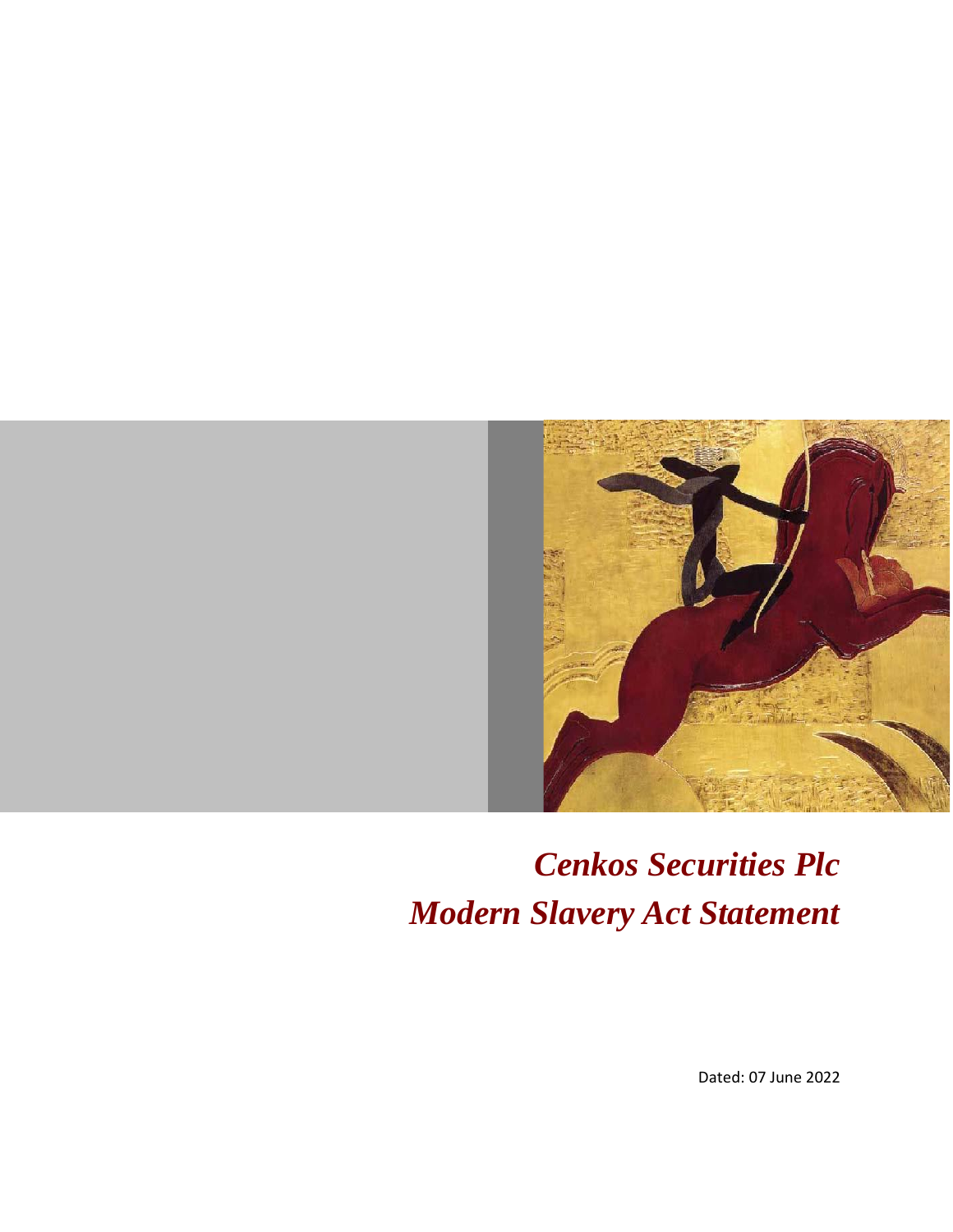This statement is made pursuant to section 54 of the Modern Slavery Act 2015 and sets out the steps that Cenkos Securities plc ("Cenkos" or the "Company"), has taken and is continuing to take to ensure that modern slavery and human trafficking are not taking place within our business or supply chain.

## *Organisation structure and business of Cenkos Securities plc:*

Cenkos is a UK based independent, specialist institutional securities group, focused on UK listed small and mid-cap companies and investment funds. The Company's principal activity is institutional stockbroking and it currently has approximately 98 employees.

Cenkos' shares are admitted to trading on the AIM Market of the London Stock Exchange. The Company is authorised and regulated by the Financial Conduct Authority and is a member of the LSE.

## *Supply chains:*

Cenkos does not act as a producer, manufacturer or retailer of any physical goods. As a provider of financial services, we do not have a very long or complex supply chain - our main suppliers are providers of office supplies and professional support services such as IT, recruitment, legal, accountancy, marketing, public relations and facilities management. While we consider our suppliers to be relatively low risk of engaging in practices of modern slavery and human trafficking, we nevertheless remain committed to preventing the occurrence of any such practices both in our business and our supply chain.

## *Policies and due diligence:*

Cenkos has a zero-tolerance approach to any form of modern slavery and human trafficking. We are committed to acting ethically and with integrity and transparency in our employment practices, in all business dealings and to putting effective systems and controls in place to safeguard against any form of modern slavery and human trafficking taking place within the business or our supply chain. Cenkos takes a proportionate view and risk-based approach on assessing its suppliers. New suppliers will be required to complete a due diligence questionnaire confirming compliance with the requirements of modern slavery legislation. If a supplier is unable to provide such confirmation, Cenkos will adopt a zero-tolerance approach and will not engage that supplier. We believe this approach is proportionate to the level of risk in our supply chain. Suppliers will be monitored on an ongoing basis.

Cenkos requires all employees to comply with its conduct standards (including acting with integrity and in a professional and ethical manner), designed to promote ethical behavior and compliance with legislation. If we discover that any of our employees have been complicit in human trafficking or modern slavery, we will take appropriate disciplinary action against them.

Cenkos also has an established Whistleblowing Policy which provides an opportunity for employees to raise any concerns regarding modern slavery and human trafficking. The Whistleblowing Policy allows for issues of concern to be escalated so that they can be dealt with on a confidential basis and without fear of retaliation.